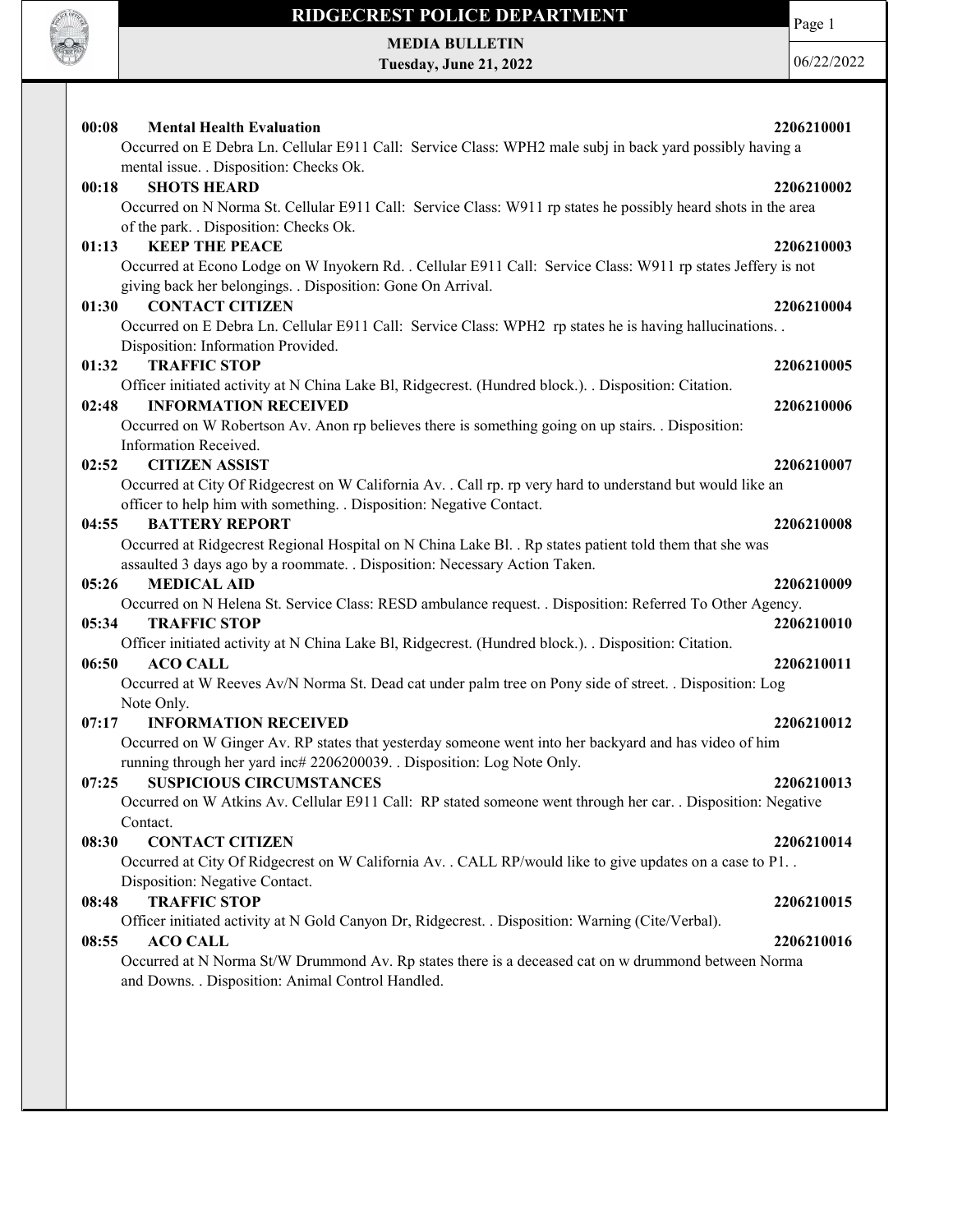

Page 2

MEDIA BULLETIN Tuesday, June 21, 2022

06/22/2022

| VIOLATION OF COURT ORDER-DOM VIOL<br>08:58                                                                                                                                                              | 2206210017 |
|---------------------------------------------------------------------------------------------------------------------------------------------------------------------------------------------------------|------------|
| Occurred on W Panamint Av. RP advised her ex was at the locaiton and they have a RO in place. RP advised                                                                                                |            |
| male half was trying to give her kids gifts and also trying to put her kids in his car.                                                                                                                 |            |
| S/A: Weirch, Justin 12/19/77 chgs/PC 273.6(a): HS 11377: HS 11550                                                                                                                                       |            |
| Transported to CRF and booked. . Disposition: Arrest Made.                                                                                                                                              |            |
| <b>WELFARE CHECK</b><br>09:00                                                                                                                                                                           | 2206210018 |
| Occurred at Little Caesar's on N China Lake Bl. . WFA in a either a blue or black veh with all her property                                                                                             |            |
| scattered everywhere also she keeps screaming at people when they walk by. RP states she has been hanging                                                                                               |            |
| out there for about 4 days now. . Disposition: Warning (Cite/Verbal).                                                                                                                                   |            |
| <b>PARKING VIOLATION</b><br>09:01                                                                                                                                                                       | 2206210019 |
| Occurred on S Sorrel St. Black chevy pickup parked 3ft from the curb close to the stop sign/been there since<br>friday, rp states its hard to make a right turn. . Disposition: Necessary Action Taken. |            |
| 09:25<br><b>ACO CALL</b>                                                                                                                                                                                | 2206210020 |
| Officer initiated activity at W Upjohn Av, Ridgecrest. . Disposition: Necessary Action Taken.                                                                                                           |            |
| <b>WELFARE CHECK</b><br>09:30                                                                                                                                                                           | 2206210021 |
| Occurred at Town & Country Mobile Home Park on N Norma St. . rp and other family members have been                                                                                                      |            |
| trying to call the subject but he isnt answering and rp is concerned due to the subjects medical issues                                                                                                 |            |
| Disposition: Checks Ok.                                                                                                                                                                                 |            |
| 09:47<br><b>ACO CALL</b>                                                                                                                                                                                | 2206210022 |
| Officer initiated activity at N Norma St, Ridgecrest. Dead cat. . Disposition: Animal Control Handled.                                                                                                  |            |
| <b>ACO CALL</b><br>09:58                                                                                                                                                                                | 2206210023 |
| Officer initiated activity at S Fire Opal St, Ridgecrest. Dead cat. . Disposition: Animal Control Handled.                                                                                              |            |
| <b>TERRORIST THREATS</b><br>10:04                                                                                                                                                                       | 2206210024 |
| Occurred on W Atkins Av. WMA gardener hat white t-shirt black on bicycle. not on scene at this time.                                                                                                    |            |
| Cellular E911 Call: . Disposition: Unable To Locate.                                                                                                                                                    |            |
| <b>PARKING VIOLATION</b><br>10:19                                                                                                                                                                       | 2206210025 |
| Officer initiated activity at W Wilson Av, Ridgecrest. . Disposition: Citation.                                                                                                                         |            |
| PETTY THEFT REPORT<br>10:21                                                                                                                                                                             | 2206210026 |
| Occurred at Ridgecrest Mortuary on W Wilson Av. . Rp states it appears someone tried to take the AC thats                                                                                               |            |
| mounted to the floor sometime last night/contact rp at the church through the south entrance door, rp will be                                                                                           |            |
| there until 12pm. . Disposition: Log Note Only.                                                                                                                                                         |            |
| PETTY THEFT REPORT<br>10:22                                                                                                                                                                             | 2206210027 |
| Occurred at City Of Ridgecrest on W California Av. . Rp in the lobby-would like to file a stolen cell phone                                                                                             |            |
| report and has questions about another situation. . Disposition: Information Provided.                                                                                                                  |            |
| 10:31<br><b>VERBAL THREATS</b>                                                                                                                                                                          | 2206210028 |
| Occurred on E Church Av. 2 males came over and threatened him-RP wants contact -left in a black car                                                                                                     |            |
| Disposition: Gone On Arrival.                                                                                                                                                                           |            |
| PRISONER TRANSPORT<br>10:41                                                                                                                                                                             | 2206210029 |
| Occurred at City Of Ridgecrest on W California Av. . 22-2018. . Disposition: Log Note Only.                                                                                                             |            |
| <b>BICYCLE REGISTRATION</b><br>10:45                                                                                                                                                                    | 2206210030 |
| Occurred at City Of Ridgecrest on W California Av. . 2 bikes. . Disposition: Necessary Action Taken.                                                                                                    |            |
| 10:54<br><b>FOUND PROPERTY</b>                                                                                                                                                                          | 2206210031 |
| Occurred at Ridgecrest Business Development on N Balsam St. . Contact RP. . Disposition: Information                                                                                                    |            |
| Provided.                                                                                                                                                                                               |            |
| <b>BURGLARY IN PROGRESS</b><br>11:15                                                                                                                                                                    | 2206210032 |
| Occurred on W Panamint Av. Cellular E911 Call: RP stated someone broke into her home. TV taken                                                                                                          |            |
| Disposition: Report Taken.                                                                                                                                                                              |            |
|                                                                                                                                                                                                         |            |
|                                                                                                                                                                                                         |            |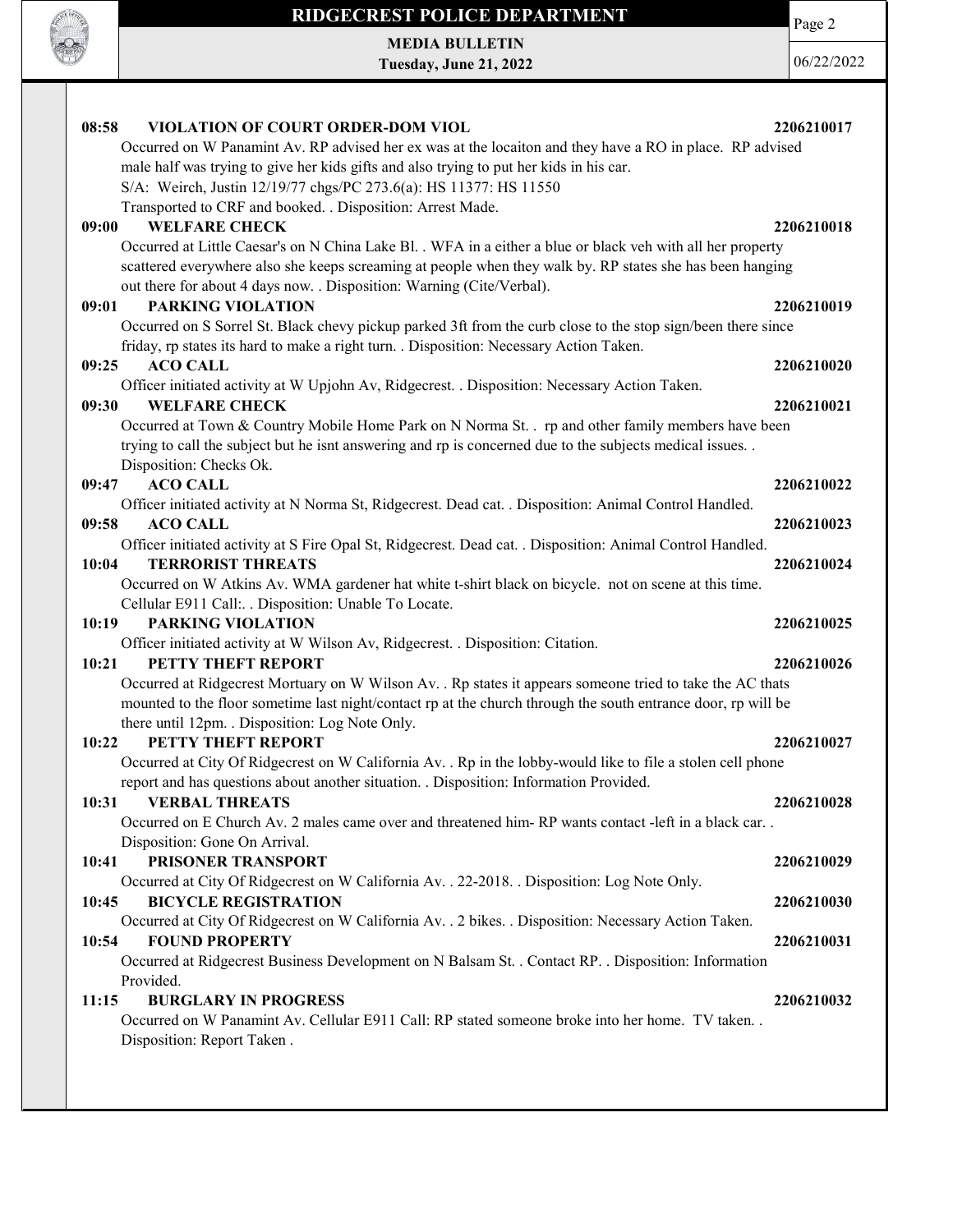

Occurred on N China Lake Bl. Rp would like to report a theft. . Disposition: Report Taken .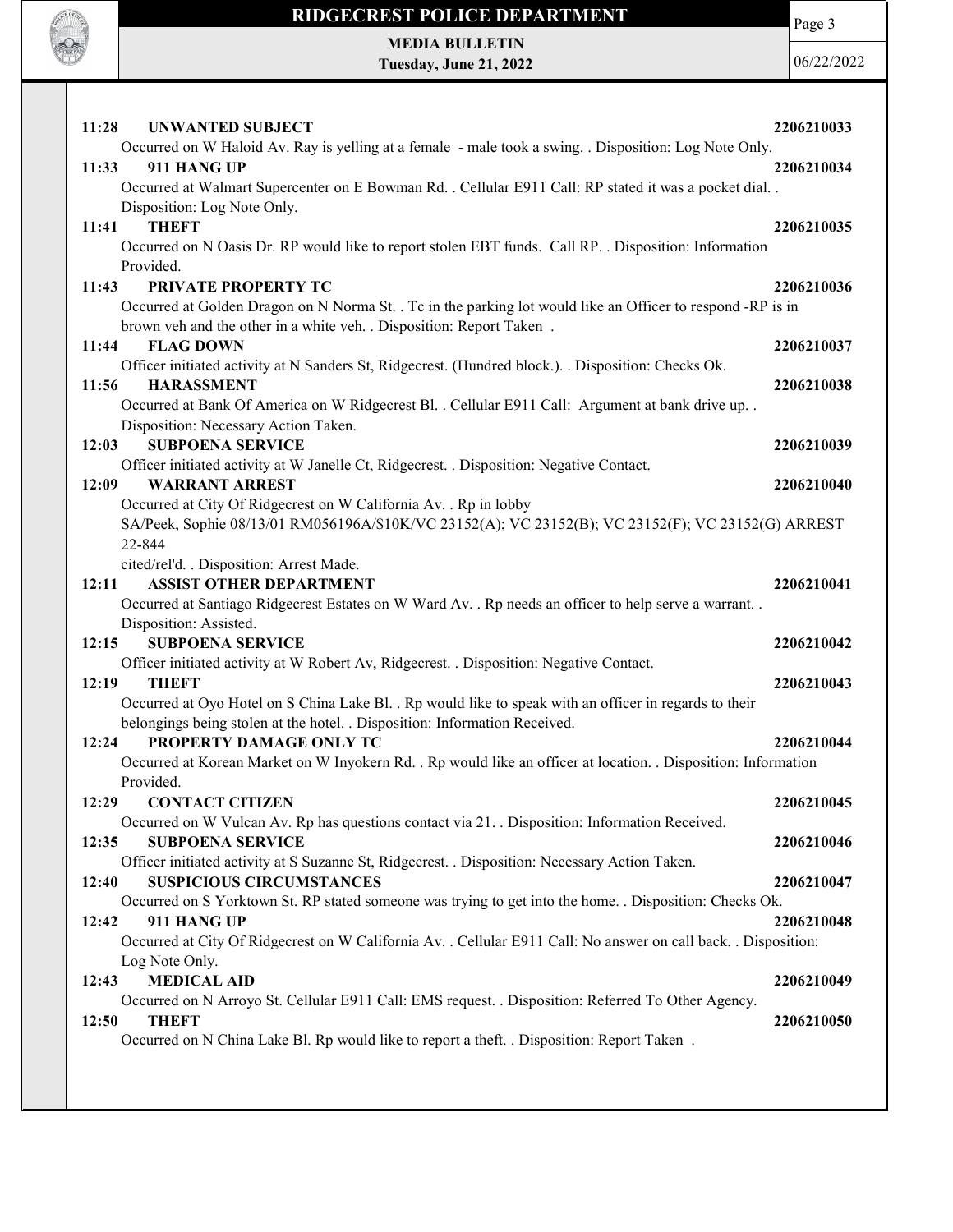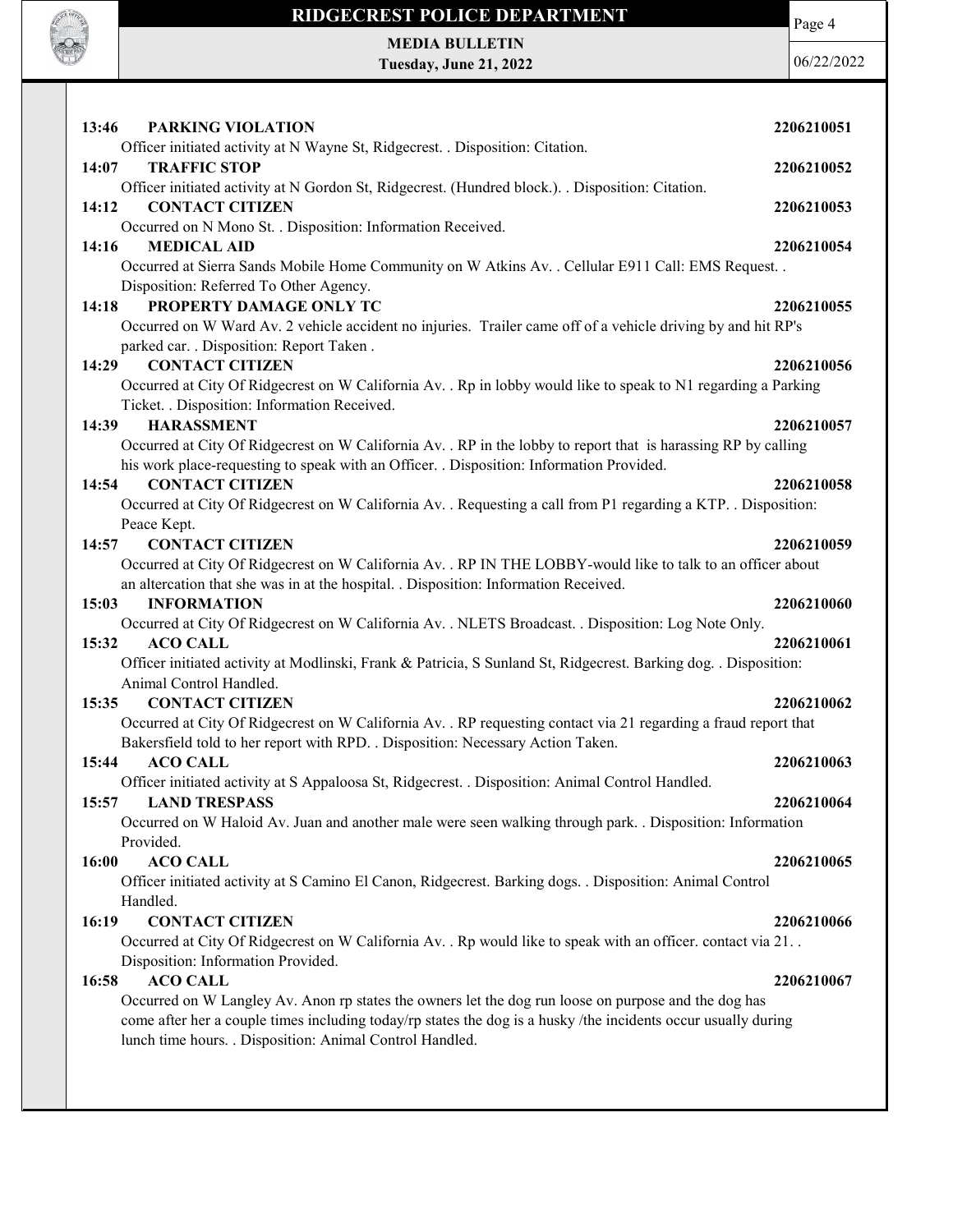

MEDIA BULLETIN Tuesday, June 21, 2022 Page 5 06/22/2022

| 17:00<br>POSITIVE CITIZEN CONTACT                                                                                | 2206210068 |
|------------------------------------------------------------------------------------------------------------------|------------|
| Officer initiated activity at S Karin St, Ridgecrest. . Disposition: Log Note Only.                              |            |
| 17:05<br>DRIVING UNDER THE INFLUENCE                                                                             | 2206210069 |
| Occurred at Fastrip Food Store on S China Lake Bl. . LS leaving location male driver with white t-shirt headed   |            |
| south bound. RP stated driver appeared sleepy while at the register. . Disposition: Unable To Locate.            |            |
| 911 HANG UP<br>17:16                                                                                             | 2206210070 |
| Occurred on S Porter St. Cellular E911 Call: RP stated on call back the phone called 9-1-1 by itself. No         |            |
| fire/medical/police needed. . Disposition: Log Note Only.                                                        |            |
| <b>FOLLOW UP</b><br>17:53                                                                                        | 2206210071 |
| Officer initiated activity at Verizon, S China Lake Bl, Ridgecrest. . Disposition: Follow Up Completed.          |            |
| <b>BURGLARY IN PROGRESS</b><br>18:04                                                                             | 2206210072 |
| Occurred on N Alvord St. Cellular E911 Call: Service Class: WPH2 rp states there is someone in her house. rp     |            |
| states it is a female inside the home. Female rides a bicycle around town.                                       |            |
| SA/Rogers, Jenny 02/13/73 chgs/PC 460(B); HS 11364; HS 11377(A) booked CRF. . Disposition: Arrest Made.          |            |
| <b>WELFARE CHECK</b><br>18:16                                                                                    | 2206210073 |
| Occurred at Walmart Supercenter on E Bowman Rd. . Cellular E911 Call: Service Class: WPH2 grocery side           |            |
| green toyota                                                                                                     |            |
| passed out in drivers seat. subj sweating and drooling. . Disposition: Unable To Locate.                         |            |
| 18:42<br><b>TRAFFIC STOP</b>                                                                                     | 2206210074 |
| Officer initiated activity at Dj's Pub, E Garnet Av, Ridgecrest. . Disposition: Warning (Cite/Verbal).           |            |
| <b>TRAFFIC STOP</b><br>18:54                                                                                     | 2206210075 |
| Officer initiated activity at N China Lake Bl, Ridgecrest. (Hundred block.). Disposition: Citation.              |            |
| <b>TRAFFIC STOP</b><br>19:16                                                                                     | 2206210076 |
| Officer initiated activity at N China Lake Bl, Ridgecrest. (Hundred block.). . Disposition: Citation.            |            |
| <b>BURGLARY-VEH/BUSN-REPORT</b><br>19:30                                                                         | 2206210077 |
| Occurred at Tennis Courts on E French Av. . Rp states she was playing tennis and when she got back to her        |            |
| car someone went through her car and stole her car keys. . Disposition: Necessary Action Taken.                  |            |
| <b>ACO CALL</b><br>19:31                                                                                         | 2206210078 |
| Occurred on W Robertson Av. Kitten in the storage unit in a box. . Disposition: Animal Control Handled.          |            |
| <b>CONTACT CITIZEN</b><br>19:35                                                                                  | 2206210079 |
| Occurred at City Of Ridgecrest on W California Av. . Call rp. rp has questions regarding an RO with her mother.  |            |
| . Disposition: Information Provided.                                                                             |            |
| <b>ILLEGAL FIREWORKS</b><br>20:14                                                                                | 2206210080 |
| Occurred on N Cisco St. (Hundred block.) aerial fireworks. . Disposition: Checks Ok.                             |            |
| 20:20<br>PRISONER TRANSPORT                                                                                      | 2206210081 |
| Occurred at City Of Ridgecrest on W California Av. . 22-2024. . Disposition: Necessary Action Taken.             |            |
| <b>TRAFFIC STOP</b><br>20:47                                                                                     | 2206210082 |
| Officer initiated activity at Park And Ride, N Richmond Rd/E Ridgecrest Bl, Ridgecrest. . Disposition: Citation. |            |
| <b>ACO CALL</b><br>21:09                                                                                         | 2206210083 |
| Occurred at W Sydnor Av/N Scott St. Rp states stray dog following her and her daughter. . Disposition:           |            |
| Unable To Locate.                                                                                                |            |
| <b>CONTACT CITIZEN</b><br>21:26                                                                                  | 2206210084 |
| Occurred on N Norma St. Call rp. rp states there are new dents every night and believes that did it. rp          |            |
| requesting to speak to an officer about the situation. . Disposition: Information Provided.                      |            |
| <b>TRAFFIC STOP</b><br>21:35                                                                                     | 2206210085 |
| Officer initiated activity at Pizza Hut, S China Lake Bl, Ridgecrest. . Disposition: Warning (Cite/Verbal).      |            |
| <b>TRAFFIC STOP</b><br>21:51                                                                                     | 2206210086 |
| Officer initiated activity at W Church Av, Ridgecrest. (Hundred block.). . Disposition: Warning (Cite/Verbal).   |            |
|                                                                                                                  |            |
|                                                                                                                  |            |